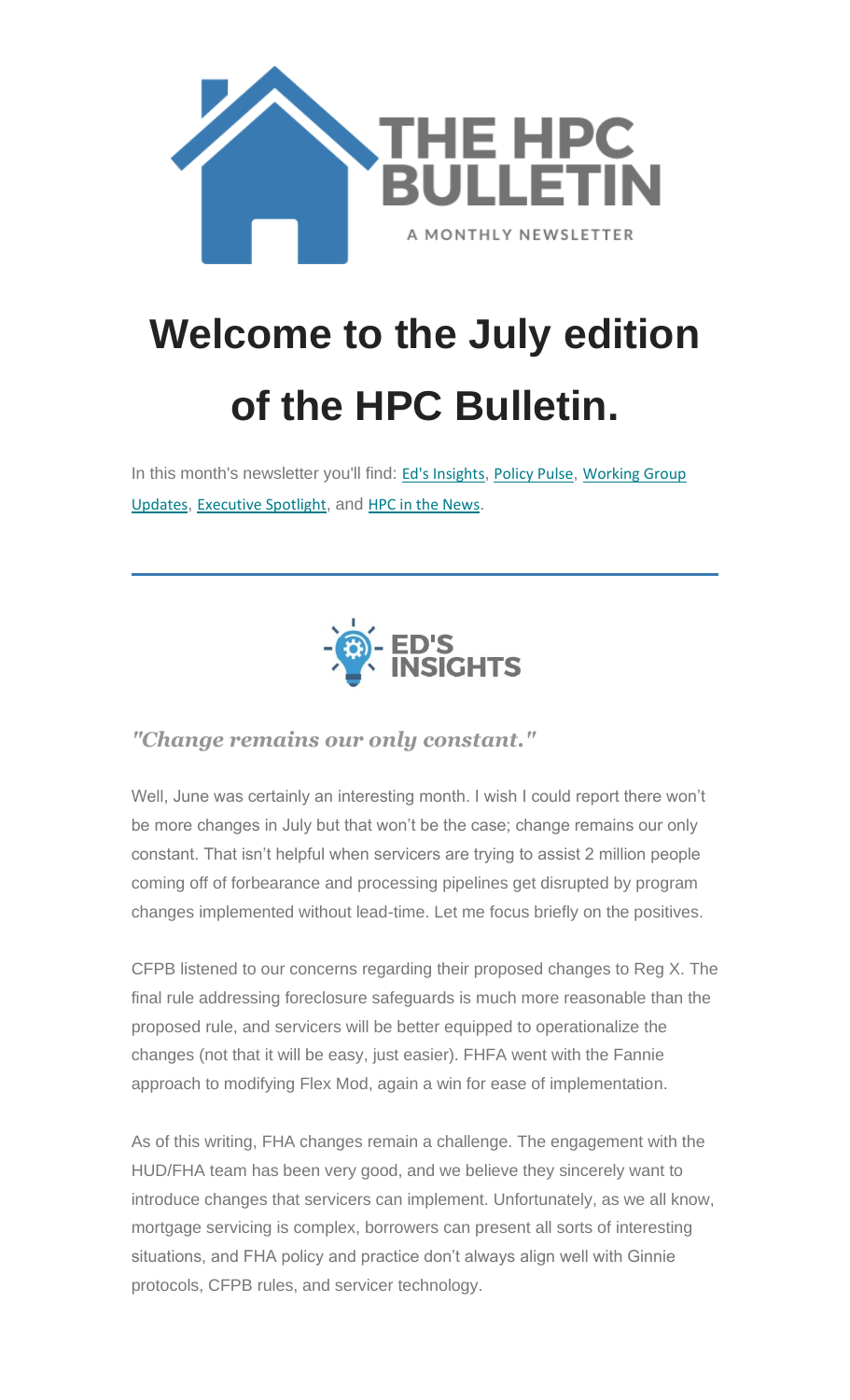Our daily engagement with the team at FHA – and the broader HUD, Treasury, CFPB, VA, USDA, Ginnie Mae, and White House teams – will continue. Our goal is to understand what they are trying to accomplish and give them practical, realistic advice on how best to do it. Of course, making program changes weeks before the expiration of forbearance for millions of households is troublesome, to say the least. But we hope that continued constructive engagement can help shape the final changes made by FHA.

Somewhat overlooked in the coverage of the Supreme Court's ruling in Collins vs. Yellen was the 9-0 ruling against the plaintiff's statutory claims regarding the third amendment. Of course, the constitutional ruling regarding the Director position led to an immediate change at the top of FHFA. Sandra Thompson, the new Acting Director, has served at FHFA since 2013 (when I hired her) and has tremendous depth across all of FHFA's housing mission and safety and soundness responsibilities. She is an outstanding regulator, with a wealth of experience in both safety and soundness oversight and consumer issues.

I look for the Acting Director to be measured in her approach, thoughtful in her actions, and sensitive to how changes made by FHFA are received by, and affect, consumers, industry participants, and advocates.

Finally, HPC closed the month with our first "virtual" annual meeting. With participation limited to our 32 member companies and four affiliate partners, we had more than 180 people listen in. While we look forward to being back inperson next year, we are grateful for the support and participation of so many people across our member companies.

From our whole team to yours, hope everyone had a great July 4th!

Edward J. Do Marco

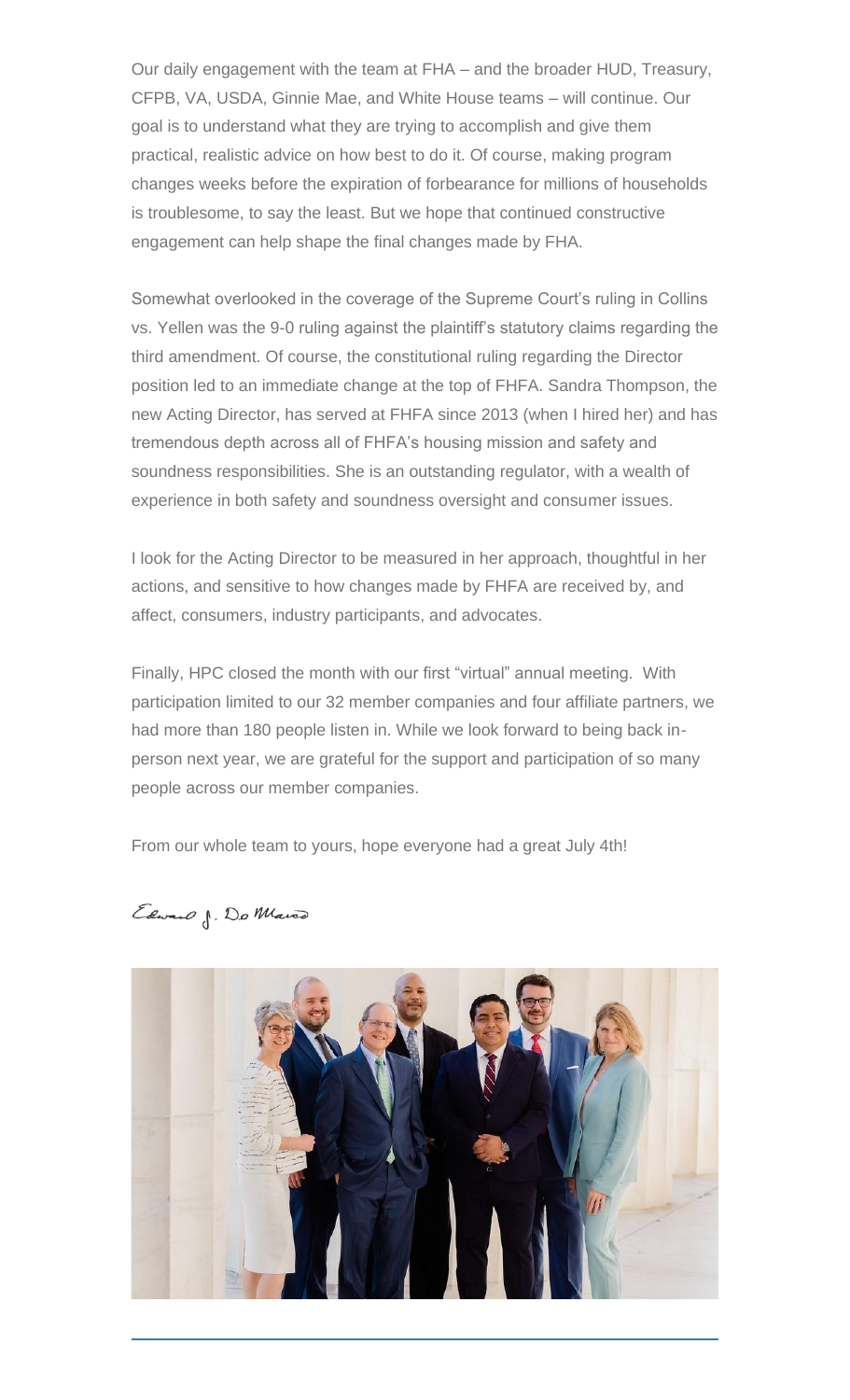

#### <span id="page-2-0"></span>**FHFA's Flex Mod ruling extends options for distressed homeowners with significant equity**

In early June, HPC took the lead in partnering with 10 consumer advocacy groups and three trade associations to craft [a letter to FHFA and the GSEs](https://nam12.safelinks.protection.outlook.com/?url=https%3A%2F%2Fhousingpolicycouncil.us4.list-manage.com%2Ftrack%2Fclick%3Fu%3D5140623077e4523696cc45400%26id%3Dc9f1cac8ae%26e%3D873066dfb9&data=04%7C01%7Ccatherine.costakos%40edelman.com%7C8dd30e2809d54e4b899408d940715768%7Cb824bfb3918e43c2bb1cdcc1ba40a82b%7C0%7C0%7C637611679288689942%7CUnknown%7CTWFpbGZsb3d8eyJWIjoiMC4wLjAwMDAiLCJQIjoiV2luMzIiLCJBTiI6Ik1haWwiLCJXVCI6Mn0%3D%7C1000&sdata=33%2BxHI2BD2PGkvd26nT2X%2FochHU%2BrBGkqUtQ1sZQ4ws%3D&reserved=0), requesting that the Flex Modification guidelines allow for an interest rate reduction for distressed borrowers with significant equity in their homes to achieve deeper payment relief. On June 30th, FHFA [announced](https://nam12.safelinks.protection.outlook.com/?url=https%3A%2F%2Fhousingpolicycouncil.us4.list-manage.com%2Ftrack%2Fclick%3Fu%3D5140623077e4523696cc45400%26id%3Dd008ba3a07%26e%3D873066dfb9&data=04%7C01%7Ccatherine.costakos%40edelman.com%7C8dd30e2809d54e4b899408d940715768%7Cb824bfb3918e43c2bb1cdcc1ba40a82b%7C0%7C0%7C637611679288699897%7CUnknown%7CTWFpbGZsb3d8eyJWIjoiMC4wLjAwMDAiLCJQIjoiV2luMzIiLCJBTiI6Ik1haWwiLCJXVCI6Mn0%3D%7C1000&sdata=reCPNtNZrz1i3cy9mDvu0YHkXlvK8Ha1ZQZ5eKQNDPw%3D&reserved=0) that it would require the GSEs to implement this change, in line with the HPC-joint letter, and that both GSEs must use the same method for applying the Flex Mod guidelines.

# **Final CFPB Reg X rule significantly improves on the original proposal**

On June 28th, the CFPB issued its final changes to the RESPA Regulation X rules [related to COVID](https://nam12.safelinks.protection.outlook.com/?url=https%3A%2F%2Fhousingpolicycouncil.us4.list-manage.com%2Ftrack%2Fclick%3Fu%3D5140623077e4523696cc45400%26id%3D0700765f9c%26e%3D873066dfb9&data=04%7C01%7Ccatherine.costakos%40edelman.com%7C8dd30e2809d54e4b899408d940715768%7Cb824bfb3918e43c2bb1cdcc1ba40a82b%7C0%7C0%7C637611679288699897%7CUnknown%7CTWFpbGZsb3d8eyJWIjoiMC4wLjAwMDAiLCJQIjoiV2luMzIiLCJBTiI6Ik1haWwiLCJXVCI6Mn0%3D%7C1000&sdata=WGNZdUVCZPm2fK5t9iynEvLlCZjkJPsoJJH3J%2BqErAo%3D&reserved=0), establishing **temporary special COVID-19 procedural safeguards** that must be met for certain mortgages before the servicer can make the first notice or filing required for any foreclosure process because of delinquency. The final rule was responsive to practical concerns expressed in HPC's [comment letter](https://nam12.safelinks.protection.outlook.com/?url=https%3A%2F%2Fhousingpolicycouncil.us4.list-manage.com%2Ftrack%2Fclick%3Fu%3D5140623077e4523696cc45400%26id%3Dfe951ca70a%26e%3D873066dfb9&data=04%7C01%7Ccatherine.costakos%40edelman.com%7C8dd30e2809d54e4b899408d940715768%7Cb824bfb3918e43c2bb1cdcc1ba40a82b%7C0%7C0%7C637611679288699897%7CUnknown%7CTWFpbGZsb3d8eyJWIjoiMC4wLjAwMDAiLCJQIjoiV2luMzIiLCJBTiI6Ik1haWwiLCJXVCI6Mn0%3D%7C1000&sdata=t5JWIGidW8YylRBlH6g8xoBFV0N%2BDWLxw1wtveO9Bgc%3D&reserved=0) about the [proposed changes](https://nam12.safelinks.protection.outlook.com/?url=https%3A%2F%2Fhousingpolicycouncil.us4.list-manage.com%2Ftrack%2Fclick%3Fu%3D5140623077e4523696cc45400%26id%3D0723a51182%26e%3D873066dfb9&data=04%7C01%7Ccatherine.costakos%40edelman.com%7C8dd30e2809d54e4b899408d940715768%7Cb824bfb3918e43c2bb1cdcc1ba40a82b%7C0%7C0%7C637611679288709850%7CUnknown%7CTWFpbGZsb3d8eyJWIjoiMC4wLjAwMDAiLCJQIjoiV2luMzIiLCJBTiI6Ik1haWwiLCJXVCI6Mn0%3D%7C1000&sdata=EK98rliTgSuNM6YMftm2IR93hXYVp7AwFTbfc4wDqHU%3D&reserved=0) as well as [previous comments](https://nam12.safelinks.protection.outlook.com/?url=https%3A%2F%2Fhousingpolicycouncil.us4.list-manage.com%2Ftrack%2Fclick%3Fu%3D5140623077e4523696cc45400%26id%3D5122e8851a%26e%3D873066dfb9&data=04%7C01%7Ccatherine.costakos%40edelman.com%7C8dd30e2809d54e4b899408d940715768%7Cb824bfb3918e43c2bb1cdcc1ba40a82b%7C0%7C0%7C637611679288709850%7CUnknown%7CTWFpbGZsb3d8eyJWIjoiMC4wLjAwMDAiLCJQIjoiV2luMzIiLCJBTiI6Ik1haWwiLCJXVCI6Mn0%3D%7C1000&sdata=dsRcZuZ5leXfkmZWNvrfqMqrU%2B3f%2FtnCQzPd0CQQ9GY%3D&reserved=0) submitted in July 2020 requesting anti-evasion treatment for streamlined loan modifications. The rule's preamble noted that "… some foreclosures are unavoidable and that not every borrower will be able to stay in their home indefinitely." Most significantly, the rule details four exemptions, requested by HPC:

- Vacant and abandoned properties;
- Non-responsive borrowers;
- Borrowers who have already been evaluated for loss mitigation and did not qualify;
- Borrowers who were 120 days delinquent before the national emergency was announced on March 1, 2020.

HPC's primary recommendation for Reg X continues to be that the CFPB develop a new section or set of provisions that address the unique circumstances posed by disaster or emergency situations, where servicers are expected to rely on streamlined methods to offer borrowers extended forbearance and loss mitigation.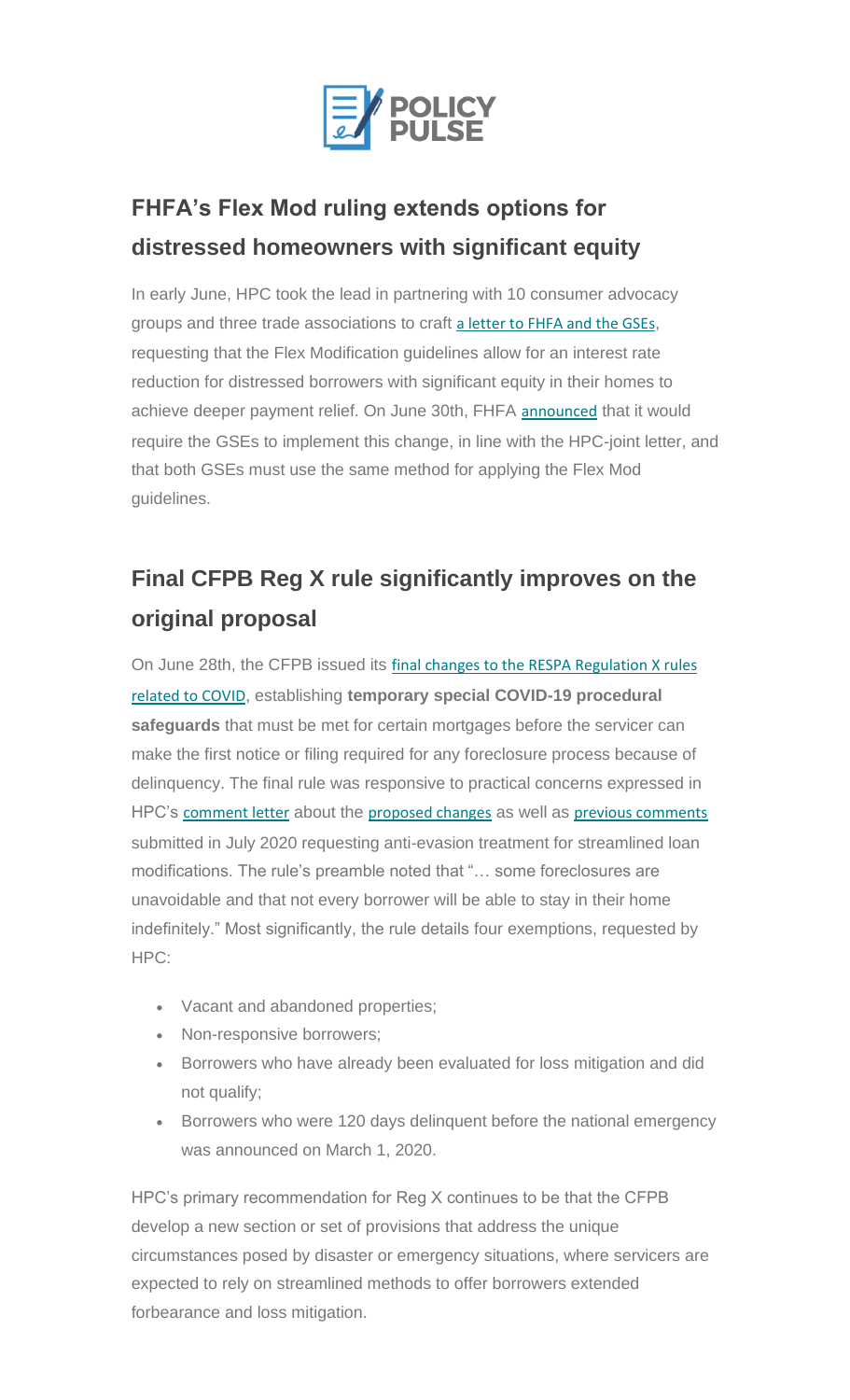### **Understanding the way Racial Inequities affect Black Homeownership**

Our [series](https://nam12.safelinks.protection.outlook.com/?url=https%3A%2F%2Fhousingpolicycouncil.us4.list-manage.com%2Ftrack%2Fclick%3Fu%3D5140623077e4523696cc45400%26id%3D328f188df4%26e%3D873066dfb9&data=04%7C01%7Ccatherine.costakos%40edelman.com%7C8dd30e2809d54e4b899408d940715768%7Cb824bfb3918e43c2bb1cdcc1ba40a82b%7C0%7C0%7C637611679288719805%7CUnknown%7CTWFpbGZsb3d8eyJWIjoiMC4wLjAwMDAiLCJQIjoiV2luMzIiLCJBTiI6Ik1haWwiLCJXVCI6Mn0%3D%7C1000&sdata=SPTSE7gOYOc5bHRqgfbka1kOkhosRRxGUnwbYg%2B8%2BRY%3D&reserved=0) of presentations and discussions that bring experts and HPC members together to consider how to address racial disparities in homeownership continues on July 12th, from 2-3:00 PM, when [three valuation](https://nam12.safelinks.protection.outlook.com/?url=https%3A%2F%2Fhousingpolicycouncil.us4.list-manage.com%2Ftrack%2Fclick%3Fu%3D5140623077e4523696cc45400%26id%3Dee7baa600e%26e%3D873066dfb9&data=04%7C01%7Ccatherine.costakos%40edelman.com%7C8dd30e2809d54e4b899408d940715768%7Cb824bfb3918e43c2bb1cdcc1ba40a82b%7C0%7C0%7C637611679288719805%7CUnknown%7CTWFpbGZsb3d8eyJWIjoiMC4wLjAwMDAiLCJQIjoiV2luMzIiLCJBTiI6Ik1haWwiLCJXVCI6Mn0%3D%7C1000&sdata=%2BRc3LbE%2F6Hj7qg4CDpYNpUTKAvYl2lCrGIh16dDPhiM%3D&reserved=0)  [experts](https://nam12.safelinks.protection.outlook.com/?url=https%3A%2F%2Fhousingpolicycouncil.us4.list-manage.com%2Ftrack%2Fclick%3Fu%3D5140623077e4523696cc45400%26id%3Dee7baa600e%26e%3D873066dfb9&data=04%7C01%7Ccatherine.costakos%40edelman.com%7C8dd30e2809d54e4b899408d940715768%7Cb824bfb3918e43c2bb1cdcc1ba40a82b%7C0%7C0%7C637611679288719805%7CUnknown%7CTWFpbGZsb3d8eyJWIjoiMC4wLjAwMDAiLCJQIjoiV2luMzIiLCJBTiI6Ik1haWwiLCJXVCI6Mn0%3D%7C1000&sdata=%2BRc3LbE%2F6Hj7qg4CDpYNpUTKAvYl2lCrGIh16dDPhiM%3D&reserved=0) will connect the dots between theories, data, and practical solutions. Featured speakers presenting the practitioner perspective on valuation bias include CoreLogic's Ann Regan, Better.com's Jillian White, and JPMorgan Chase's Dan Hofacker.

#### **HPC specifies actions FHFA can take to address the racial homeownership gap**

HPC's VP for Mortgage Policy, Matt Douglas, participated in FHFA's June 29th Public Listening Session on Closing the Gap to Sustainable Homeownership. Matt's remarks focused on an easy and important action FHFA could take at its sole discretion, without waiting for regulatory or legislative changes, to meaningfully address the racial homeownership gap: using its wealth of data to provide significantly more information to the public through its research as well as in public reports to Congress. In particular, FHFA could include more demographic data on race and ethnicity in its regular reports to Congress, including the Annual Housing Report and the Annual Report to Congress.

**[Read Remarks](https://nam12.safelinks.protection.outlook.com/?url=https%3A%2F%2Fhousingpolicycouncil.us4.list-manage.com%2Ftrack%2Fclick%3Fu%3D5140623077e4523696cc45400%26id%3Df1315ea765%26e%3D873066dfb9&data=04%7C01%7Ccatherine.costakos%40edelman.com%7C8dd30e2809d54e4b899408d940715768%7Cb824bfb3918e43c2bb1cdcc1ba40a82b%7C0%7C0%7C637611679288729762%7CUnknown%7CTWFpbGZsb3d8eyJWIjoiMC4wLjAwMDAiLCJQIjoiV2luMzIiLCJBTiI6Ik1haWwiLCJXVCI6Mn0%3D%7C1000&sdata=sXMXAS21l5o4mAIRc%2FE1tWcnpHmY%2BTQHJayBYAxOB%2F0%3D&reserved=0)**

# **Urging FHA to remove new "Curtailment of Claims" for Property Preservation Expenses**

FHA's 4000.1 handbook, which takes effect on March 31, 2022, per an [announced delay](https://nam12.safelinks.protection.outlook.com/?url=https%3A%2F%2Fhousingpolicycouncil.us4.list-manage.com%2Ftrack%2Fclick%3Fu%3D5140623077e4523696cc45400%26id%3D492c12a013%26e%3D873066dfb9&data=04%7C01%7Ccatherine.costakos%40edelman.com%7C8dd30e2809d54e4b899408d940715768%7Cb824bfb3918e43c2bb1cdcc1ba40a82b%7C0%7C0%7C637611679288729762%7CUnknown%7CTWFpbGZsb3d8eyJWIjoiMC4wLjAwMDAiLCJQIjoiV2luMzIiLCJBTiI6Ik1haWwiLCJXVCI6Mn0%3D%7C1000&sdata=AjJoTxitV9QpZKAMsqDZTwgPjbjGWwVmfj9V4N1ZcGs%3D&reserved=0), includes a new requirement for servicers to self-curtail claims for property preservation expenses if specific benchmark timelines are missed. HUD does not have the regulatory authority, however, to curtail claims for property preservation expenses based on a missed foreclosure commencement or reasonable diligence timeframes, both of which trigger the new requirement. Accordingly, our [June 18, 2021 letter](https://nam12.safelinks.protection.outlook.com/?url=https%3A%2F%2Fhousingpolicycouncil.us4.list-manage.com%2Ftrack%2Fclick%3Fu%3D5140623077e4523696cc45400%26id%3Dcd19ddc565%26e%3D873066dfb9&data=04%7C01%7Ccatherine.costakos%40edelman.com%7C8dd30e2809d54e4b899408d940715768%7Cb824bfb3918e43c2bb1cdcc1ba40a82b%7C0%7C0%7C637611679288729762%7CUnknown%7CTWFpbGZsb3d8eyJWIjoiMC4wLjAwMDAiLCJQIjoiV2luMzIiLCJBTiI6Ik1haWwiLCJXVCI6Mn0%3D%7C1000&sdata=OgnkzWHiTmXzDfUcKEEJOwOuMB36ahpAlpwLWOKeNZA%3D&reserved=0) to Lopa Kolluri, Principal Deputy Assistant Secretary at FHA, asked FHA to remove this portion of the new "Curtailment of Claims" requirement.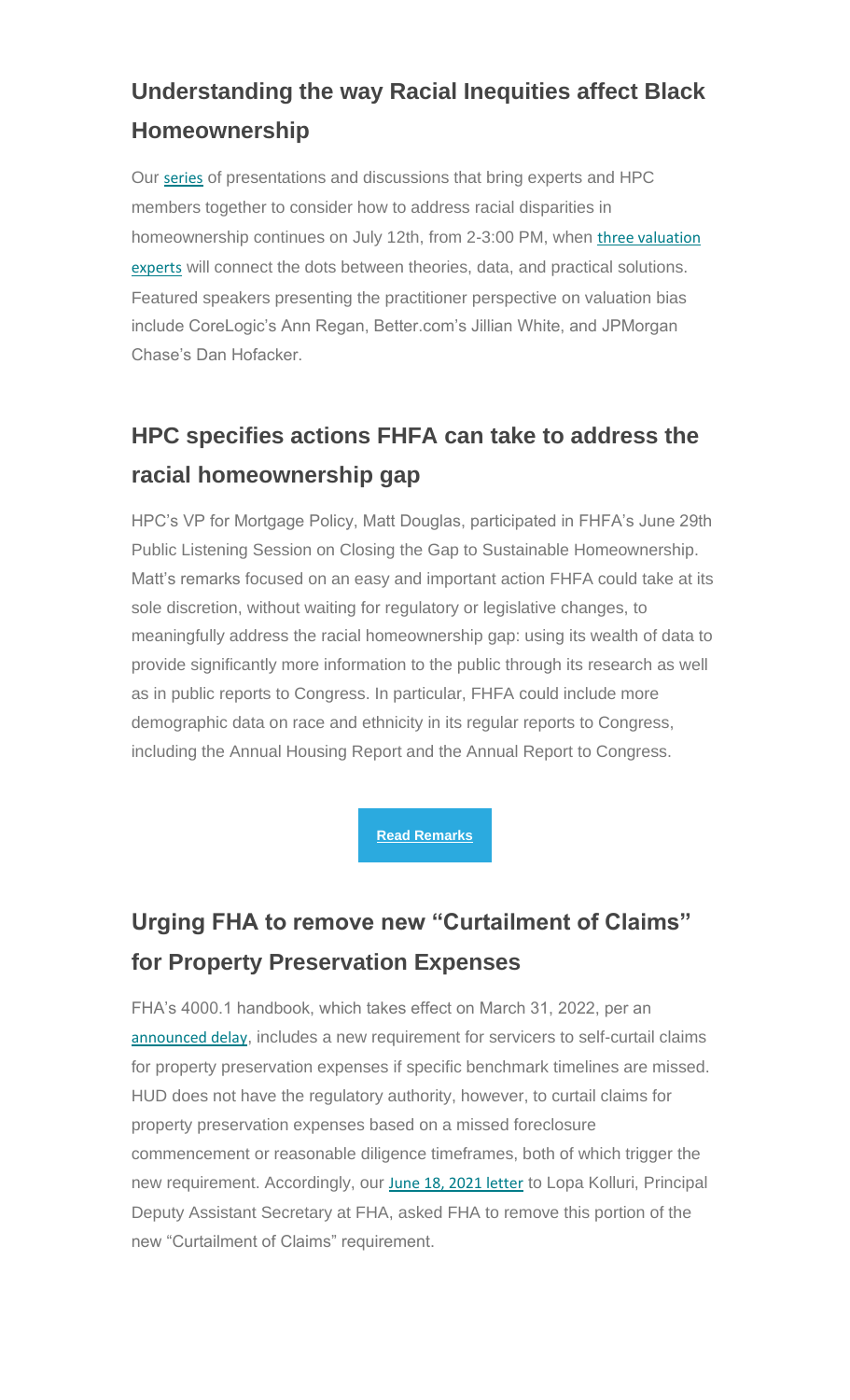# **Asking FHFA to make risk-based appraisal flexibilities permanent**

In a [June 14, 2021 letter](https://nam12.safelinks.protection.outlook.com/?url=https%3A%2F%2Fhousingpolicycouncil.us4.list-manage.com%2Ftrack%2Fclick%3Fu%3D5140623077e4523696cc45400%26id%3D2954883f7b%26e%3D873066dfb9&data=04%7C01%7Ccatherine.costakos%40edelman.com%7C8dd30e2809d54e4b899408d940715768%7Cb824bfb3918e43c2bb1cdcc1ba40a82b%7C0%7C0%7C637611679288739718%7CUnknown%7CTWFpbGZsb3d8eyJWIjoiMC4wLjAwMDAiLCJQIjoiV2luMzIiLCJBTiI6Ik1haWwiLCJXVCI6Mn0%3D%7C1000&sdata=l0kIvNLQEV%2FBssw2qTl5oE2Zx%2BHxehO1u3wc9%2BzY%2F%2B8%3D&reserved=0), HPC asked FHFA to reinstate the recently expired GSE COVID-related appraisal flexibilities as a permanent part of a continuum of property valuation options, to be exercised based on the risk profile of the loan transaction. HPC noted that the appraisal flexibilities were not widely adopted because the temporary nature of the special authority did not justify the operational changes required but that, if they were made permanent, more widespread adoption would likely follow. HPC reiterated its support for a riskbased continuum for property valuation options that includes a range of valuation methods that vary based on their reliance on data and technology vs. human assessment and for the public release of the GSE's extensive property valuation dataset.

#### **Supporting continued QRM and QM alignment**

In a [June 7, 2021 letter](https://nam12.safelinks.protection.outlook.com/?url=https%3A%2F%2Fhousingpolicycouncil.us4.list-manage.com%2Ftrack%2Fclick%3Fu%3D5140623077e4523696cc45400%26id%3D66746854e6%26e%3D873066dfb9&data=04%7C01%7Ccatherine.costakos%40edelman.com%7C8dd30e2809d54e4b899408d940715768%7Cb824bfb3918e43c2bb1cdcc1ba40a82b%7C0%7C0%7C637611679288739718%7CUnknown%7CTWFpbGZsb3d8eyJWIjoiMC4wLjAwMDAiLCJQIjoiV2luMzIiLCJBTiI6Ik1haWwiLCJXVCI6Mn0%3D%7C1000&sdata=4RdnuEFEj%2B5qoBWF3mhkNlwomoYQgLYUZ3tGpgF5sWE%3D&reserved=0) co-signed with five trade associations, HPC thanked six key regulators for delaying publication of the Credit Risk Retention Rule until the CPFB had issued final regulations related to the Qualified Mortgage (QM) rule and asked that the regulators continue to seek alignment of the Qualified Residential Mortgage (QRM) rule and the QM rule frameworks.



<span id="page-4-0"></span>*Below you will find a topline summary of the work of HPC's working groups in June. Email [workinggroups@housingpolicycouncil.org](mailto:workinggroups@housingpolicycouncil.org) for more information or to be added/removed from a group.*

The **COVID Response working group** met more than twice a week in June to discuss pending and final actions by federal regulators to support borrowers coming out of forbearance, and to identify questions and concerns for HPC staff to take back to conversations with key regulators on their activities. The issues discussed included

**Affordable Housing working group:** After considerable deliberation, HPC has decided against proceeding with two specific project proposals for achieving HPC's strategic goal of building partnerships to expand sustainable homeownership (a downpayment assistance database collaboration and a Neighborhood LIFT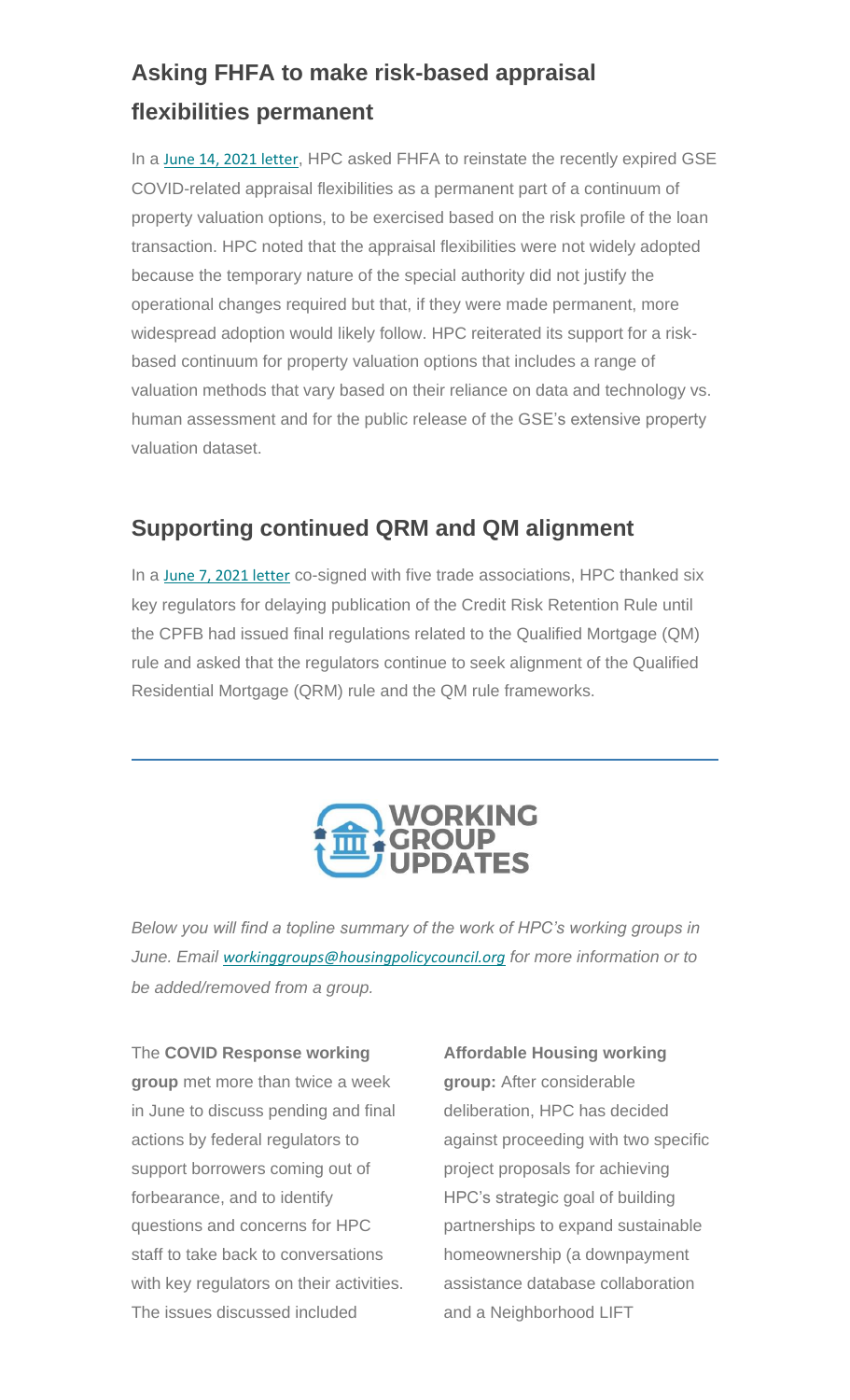additions to the COVID loss mitigation waterfall for FHA, VA, and USDA, clarifications regarding Mortgagee Letter 2021-15, the CFPB's final Regulation X rule changes related to COVID-19, the GSEs expanded flex modification authority, changes to the FHA handbook, and extended foreclosure moratoriums. HPC staff facilitated a conference call with VA staff to discuss their potential waterfall changes and the preparation of written feedback to FHA following FHA staff conversations with HPC members regarding potential waterfall changes and regarding questions about ML 2021-15. Of note, HPC and HPC servicers met with White House staff, at their invitation, to discuss the industry's concerns with FHA's proposed changes. An interagency government working group has also continued to engage with HPC on the broad set of changes underway.

The **Homeowner Assistance Fund (HAF) Collaborative,** convened by HPC, is comprised of state housing finance agency representatives, HPC members, representatives from the National Council of State Housing Finance Agencies (NCSHA), and officials from the interagency government task force, most notably Treasury Department representatives. Fannie Mae also asked to join two HAF calls to discuss pending servicing issues with attendees. The HAF collaborative, which met six times in June, seeks to align programs, processes, forms, and

collaboration). Instead, HPC has decided to pivot to a focus on developing policy proposals that could have a meaningful impact on sustainable homeownership. The Affordable Housing Working Group will review a list of policy ideas that have been generated during the vetting process as well as additional ideas suggested during the June 25th Housing Policy Executive Council. The first item on the list will be low balance loans.

The **Foreclosure working group** is focused on helping HPC members prepare to handle the backlog in foreclosures that will emerge once various moratoriums end. The WG met twice in June and devoted one meeting to a discussion with two foreclosure attorney groups about potential collaborations. On June 16th, HPC submitted a request to FHFA asking them to consider making policy changes to the overall foreclosures timeline, as well as to adjust allowable fees in the foreclosures process. The working group has now pivoted to developing policy recommendations to improve the FHA conveyance process.

The **Ginnie Mae Working Group** relaunched during a June 1st meeting to identify the core policy and program recommendations that should drive HPC's strategic engagement with Ginnie Mae. The meeting participants identified and prioritized issues into one of three general focus areas: collateral management requirements, securitization platform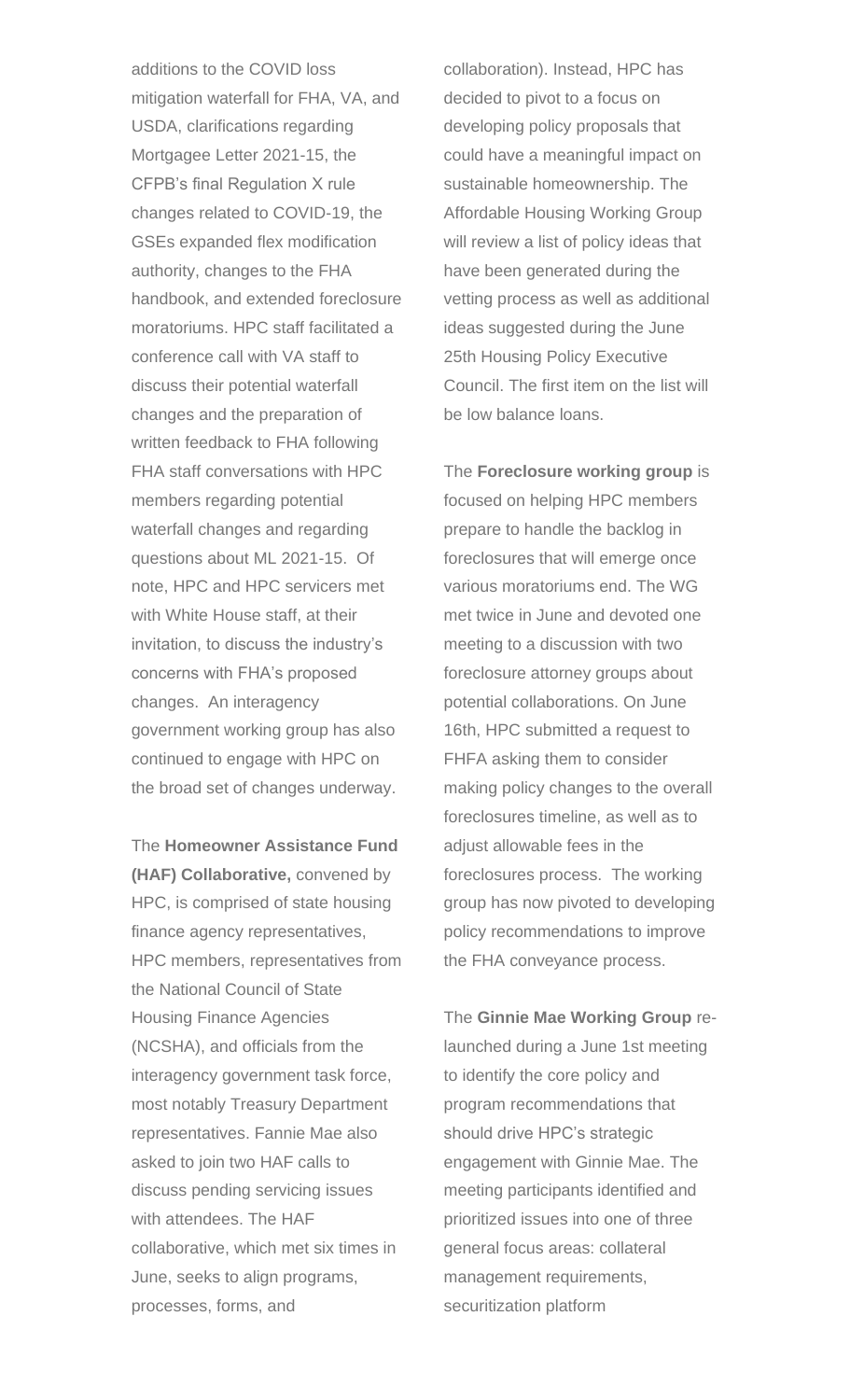communications across states and share information to speed the effective distribution of the \$10 billion in HAF funding to homeowners in distress. A subgroup of the collaborative evaluated the Hardest Hit Fund's CDF form in a series of meetings and recommended to the bigger group that this existing infrastructure be used at the start of the HAF program to speed implementation. The collaborative is also working to standardize various forms that could be used across programs including a borrower consent form and a HAF cooperation agreement.

enhancements, and servicing and investor accounting requirement updates. A sub-working group is being formed to assess and work on the issues for each of these focus areas. Beginning this month, HPC will host a monthly status update where the group at-large can be informed about the work product and status of the various sub-working group initiatives.

# radian

<span id="page-6-0"></span>*This month's Executive Spotlight features Radian CEO Rick Thornberry, who discusses how housing professionals can make homeownership more accessible and sustainable as well as challenges for the mortgage industry over the next three years.*

#### **Supporting Affordable Housing is a top Industry Challenge and Opportunity**

Radian CEO Rick Thornberry reflects on the need to increase the supply of affordable housing through innovative construction approaches, reform of local regulations, and support of sensible regulations and policies to provide targeted support to first-time and minority homebuyers. He sees this challenge and the transformation that digital products will bring as the top priorities for the industry, and MI in particular, in the coming years.